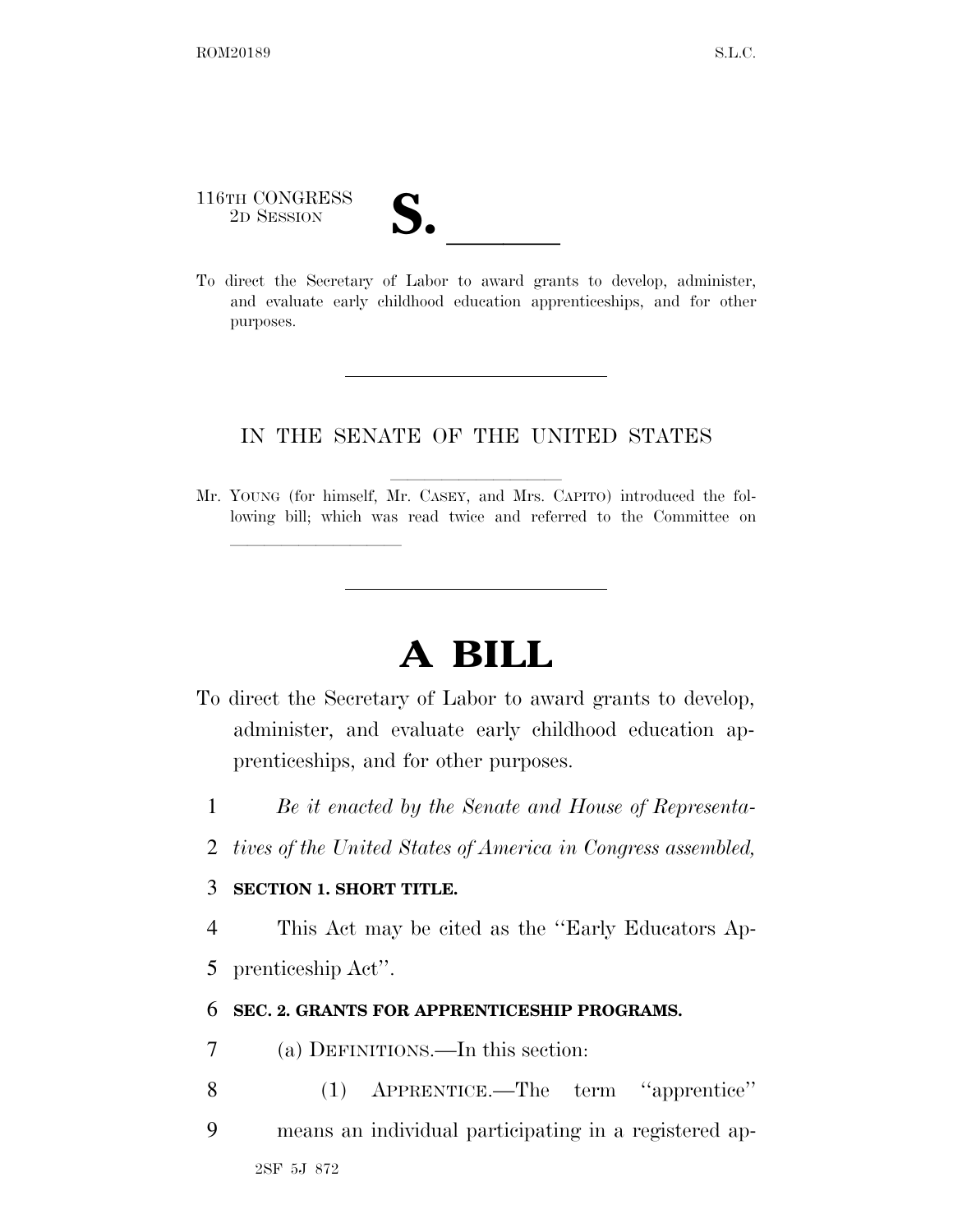| $\mathbf{1}$   | prenticeship program focused on early childhood       |
|----------------|-------------------------------------------------------|
| $\overline{2}$ | education.                                            |
| 3              | (2) APPRENTICESHIP.—Except when used in               |
| $\overline{4}$ | referring to or defining the term "registered appren- |
| 5              | ticeship program", the term "apprenticeship" means    |
| 6              | a registered apprenticeship program that trains ap-   |
| 7              | prentices.                                            |
| 8              | (3) CREDENTIAL OR DEGREE.—The term "cre-              |
| 9              | dential or degree" means a recognized secondary or    |
| 10             | postsecondary credential, a high school diploma or    |
| 11             | its recognized equivalent, or a postsecondary degree  |
| 12             | (including an associate, baccalaureate, or other de-  |
| 13             | gree).                                                |
| 14             | (4) ELIGIBLE PARTNERSHIP.—The term "eligi-            |
| 15             | ble partnership" means a partnership that—            |
| 16             | (A) includes an individual employer or a              |
| 17             | consortium of employers (including schools and        |
| 18             | child care centers and family child care pro-         |
| 19             | viders), and an institution of higher education;      |
| 20             | and                                                   |
| 21             | (B) may include 1 or more—                            |
| 22             | (i) labor organizations;                              |
| 23             | (ii) workforce intermediaries;                        |
| 24             | (iii) economic development agencies;                  |
| 25             | (iv) community-based organizations;                   |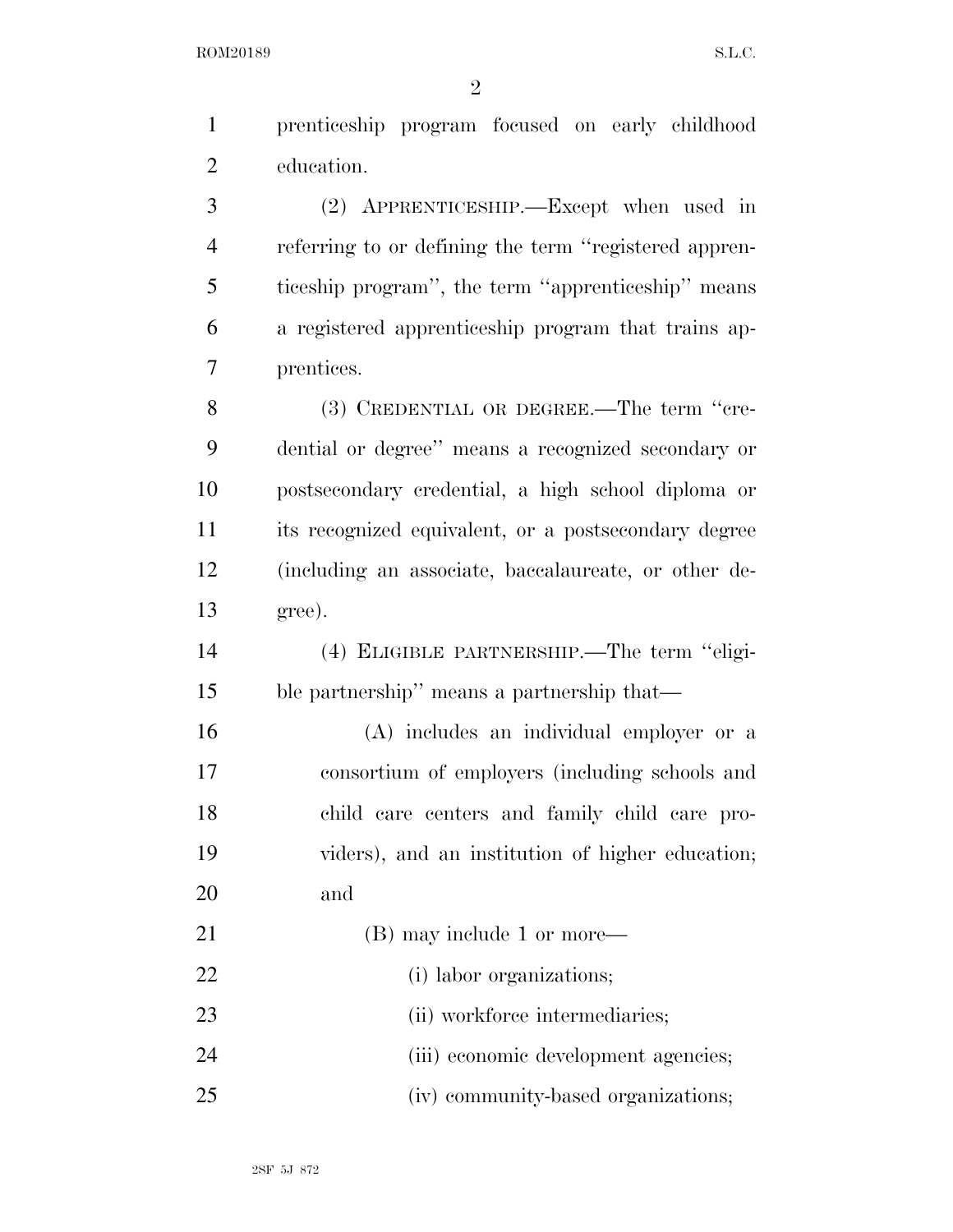| $\mathbf{1}$   | (v) State educational agencies or local             |
|----------------|-----------------------------------------------------|
| $\overline{2}$ | educational agencies, as such terms are de-         |
| 3              | fined in section 8101 of the Elementary             |
| $\overline{4}$ | and Secondary Education Act of 1965 (20             |
| 5              | U.S.C. 7801); and                                   |
| 6              | (vi) providers of support or specialized            |
| $\overline{7}$ | services for apprentices.                           |
| 8              | (5) INSTITUTION OF HIGHER EDUCATION.—The            |
| 9              | term "institution of higher education" has the      |
| 10             | meaning given the term in section 101, and subpara- |
| 11             | graphs (A) and (B) of section $102(a)(1)$ , of the  |
| 12             | Higher Education Act of 1965 (20 U.S.C. 1001,       |
| 13             | $1002(a)(1)$ .                                      |
| 14             | $(6)$ REGISTERED APPRENTICESHIP PROGRAM.—           |
| 15             | term "registered apprenticeship program"<br>The     |
| 16             | means an apprenticeship program registered under    |
| 17             | the Act of August 16, 1937 (commonly known as       |
| 18             | the "National Apprenticeship Act"; 29 U.S.C. 50 et  |
| 19             | seq.), including any requirement, standard, or rule |
| <b>20</b>      | promulgated under such Act as in effect on Decem-   |
| 21             | ber 30, 2019.                                       |
| 22             | (7) SECRETARY.—Except as otherwise specifi-         |
| 23             | cally provided, the term "Secretary" means the Sec- |
| 24             | retary of Labor.                                    |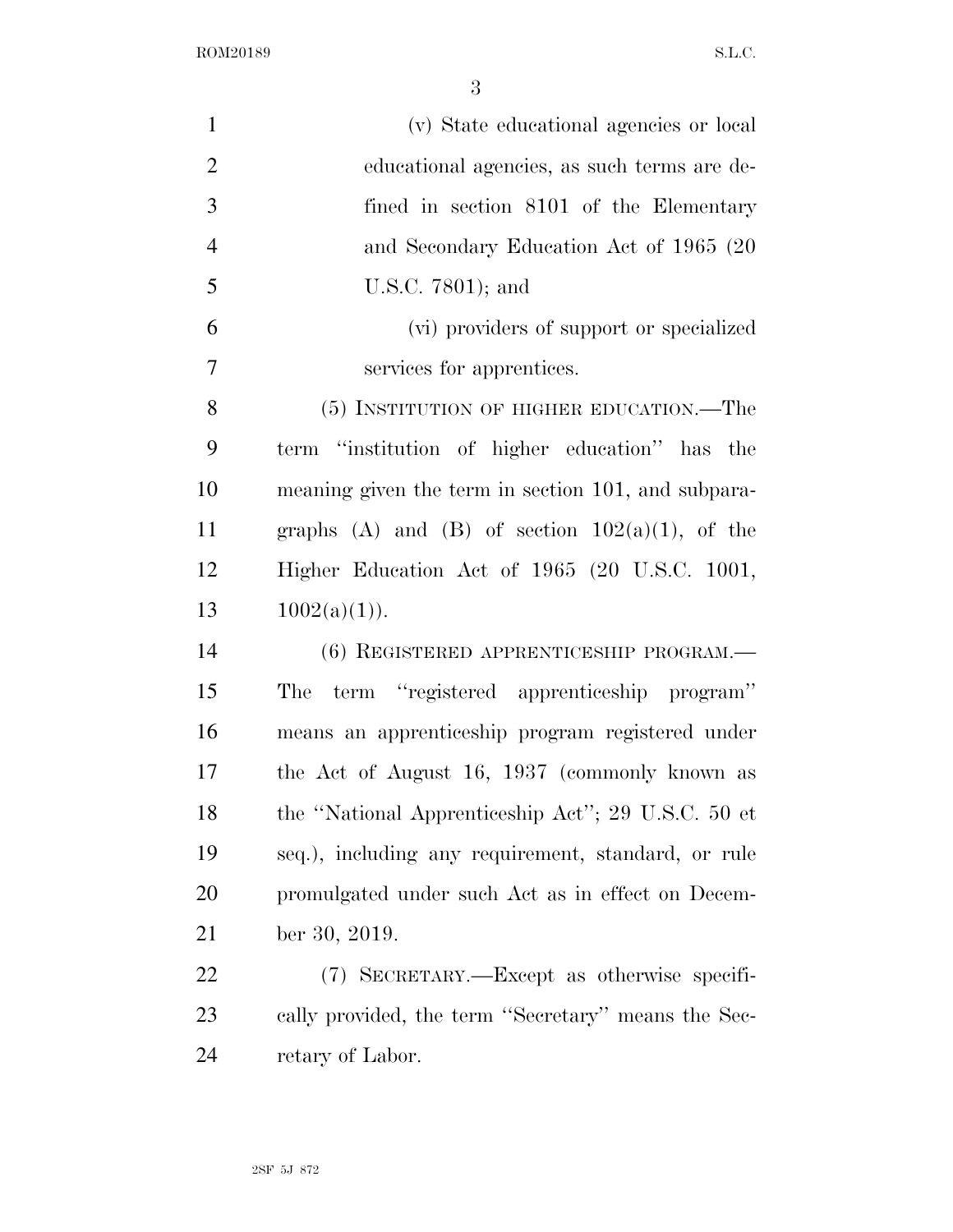(8) STATE.—The term ''State'' means each of the several States, the District of Columbia, and the Commonwealth of Puerto Rico.

 (b) ESTABLISHMENT.—The Secretary, in consulta- tion with the Secretary of Health and Human Services and the Secretary of Education, shall award grants to eli- gible partnerships to pay the Federal share of the costs of developing, administering, and evaluating apprentice-ships.

 (c) APPLICATION.—An eligible partnership seeking a grant under this Act shall submit an application to the Secretary for approval at such time, in such manner, and containing such information as the Secretary may require. (d) USES OF FUNDS.—

 (1) REQUIRED USES.—A grant under sub- section (b) shall be used for activities that develop, administer, and evaluate an apprenticeship, includ-ing—

 (A) equipping apprentices with specialized knowledge, skills, and competencies required to 21 work in early childhood education;

 (B) increasing the number of individuals who complete an apprenticeship program and obtain a credential or degree or a certificate of completion of an apprenticeship program, in-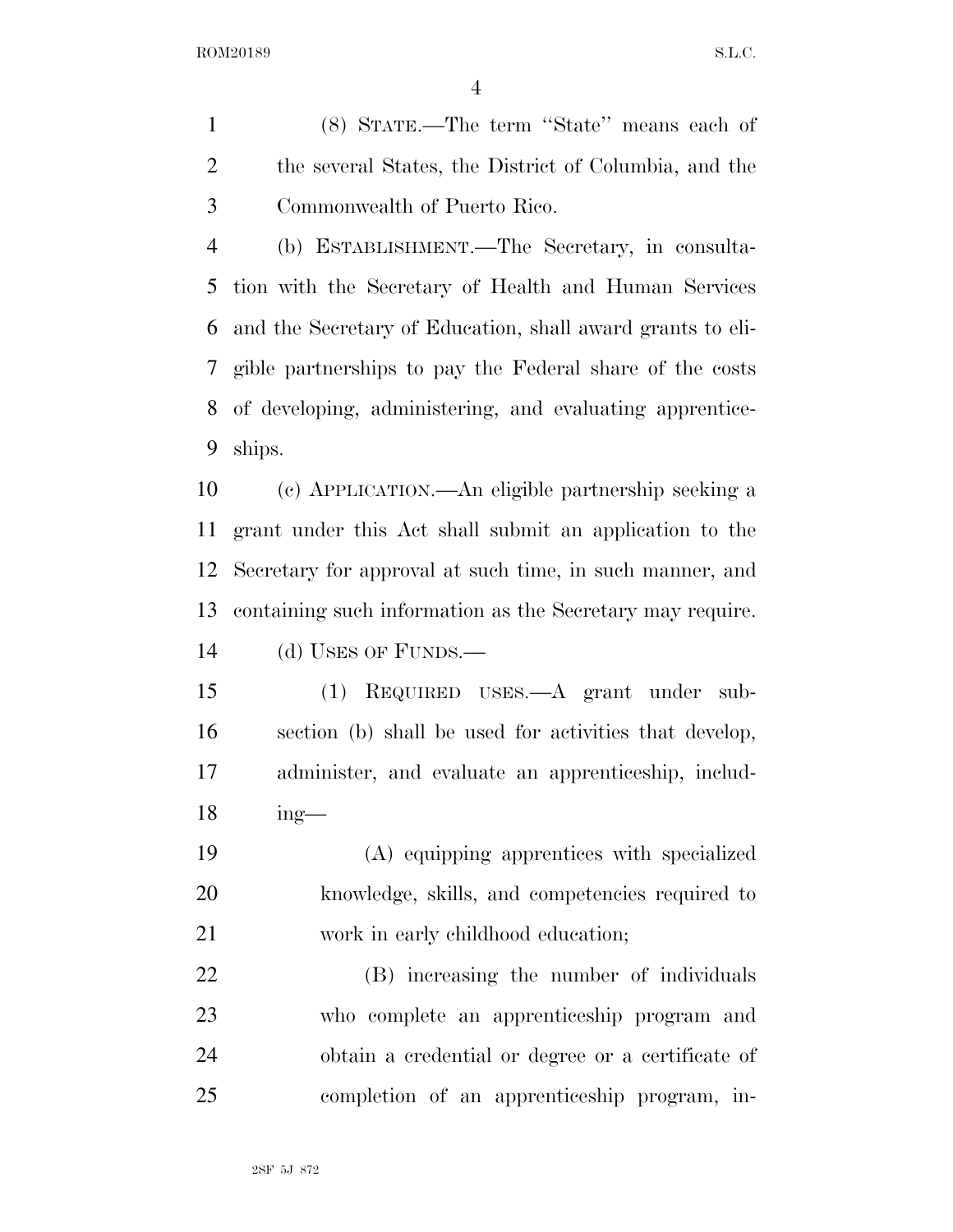| $\mathbf{1}$   | cluding increasing such number in areas that        |
|----------------|-----------------------------------------------------|
| $\overline{2}$ | are underserved or rural;                           |
| 3              | (C) promoting recruitment and retention of          |
| $\overline{4}$ | apprentices;                                        |
| 5              | (D) providing a pathway to career ad-               |
| 6              | vancement for apprentices by assisting such ap-     |
| $\overline{7}$ | prentices in completing an apprenticeship;          |
| 8              | (E) providing for evaluation and longitu-           |
| 9              | dinal data regarding apprentices participating      |
| 10             | in the program to determine long-term out-          |
| 11             | comes, including information needed for pur-        |
| 12             | poses of subsections $(g)$ and $(i)$ ;              |
| 13             | (F) supporting partnerships with institu-           |
| 14             | tions of higher education in the State in which     |
| 15             | the eligible partnership serves, or will serve, ap- |
| 16             | prentices, businesses, and other entities partici-  |
| 17             | pating in an apprenticeship to provide for—         |
| 18             | (i) the award of postsecondary aca-                 |
| 19             | demic credit for related instruction or on-         |
| 20             | the-job training provided through the ap-           |
| 21             | prenticeship; and                                   |
| 22             | (ii) the application of such credit to-             |
| 23             | ward a credential or degree from an insti-          |
| 24             | tution in the partnership; and                      |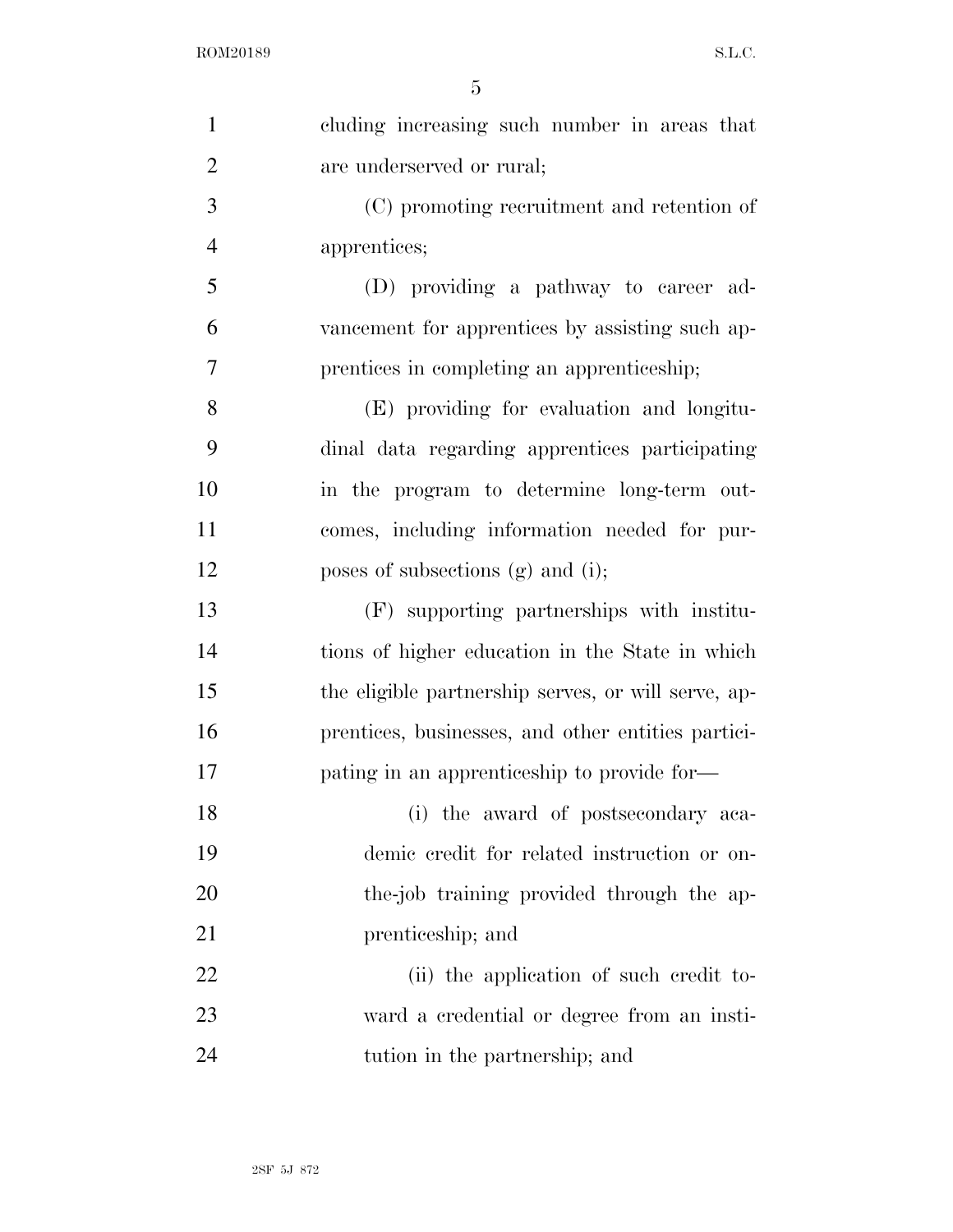| $\mathbf{1}$   | (G) developing strategies to hire and retain       |
|----------------|----------------------------------------------------|
| $\overline{2}$ | qualified supervisors for apprentices that sup-    |
| 3              | port such apprentices through—                     |
| $\overline{4}$ | (i) professional development;                      |
| 5              | (ii) mentorship;                                   |
| 6              | (iii) evaluation; and                              |
| 7              | (iv) training.                                     |
| 8              | $(2)$ PERMITTED USES.—In addition to the re-       |
| 9              | quirements under paragraph (1), a grant under sub- |
| 10             | section (b) may be used—                           |
| 11             | (A) in cooperation with the State agency           |
| 12             | responsible for apprenticeships in the State in    |
| 13             | which the eligible partnership serves or will      |
| 14             | serve apprentices, to create or maintain a state-  |
| 15             | wide resource database for businesses, institu-    |
| 16             | tions of higher education, or other entities par-  |
| 17             | ticipating in an apprenticeship to share best      |
| 18             | practices, curricula, and other resources that di- |
| 19             | rectly contribute to administering an effective    |
| 20             | apprenticeship;                                    |
| 21             | (B) to establish primary indicators of per-        |
| 22             | formance with respect to apprentices and indi-     |
| 23             | viduals who have completed an apprenticeship       |
| 24             | to be shared on any workforce registry of such     |
| 25             | State and the registered apprenticeship pro-       |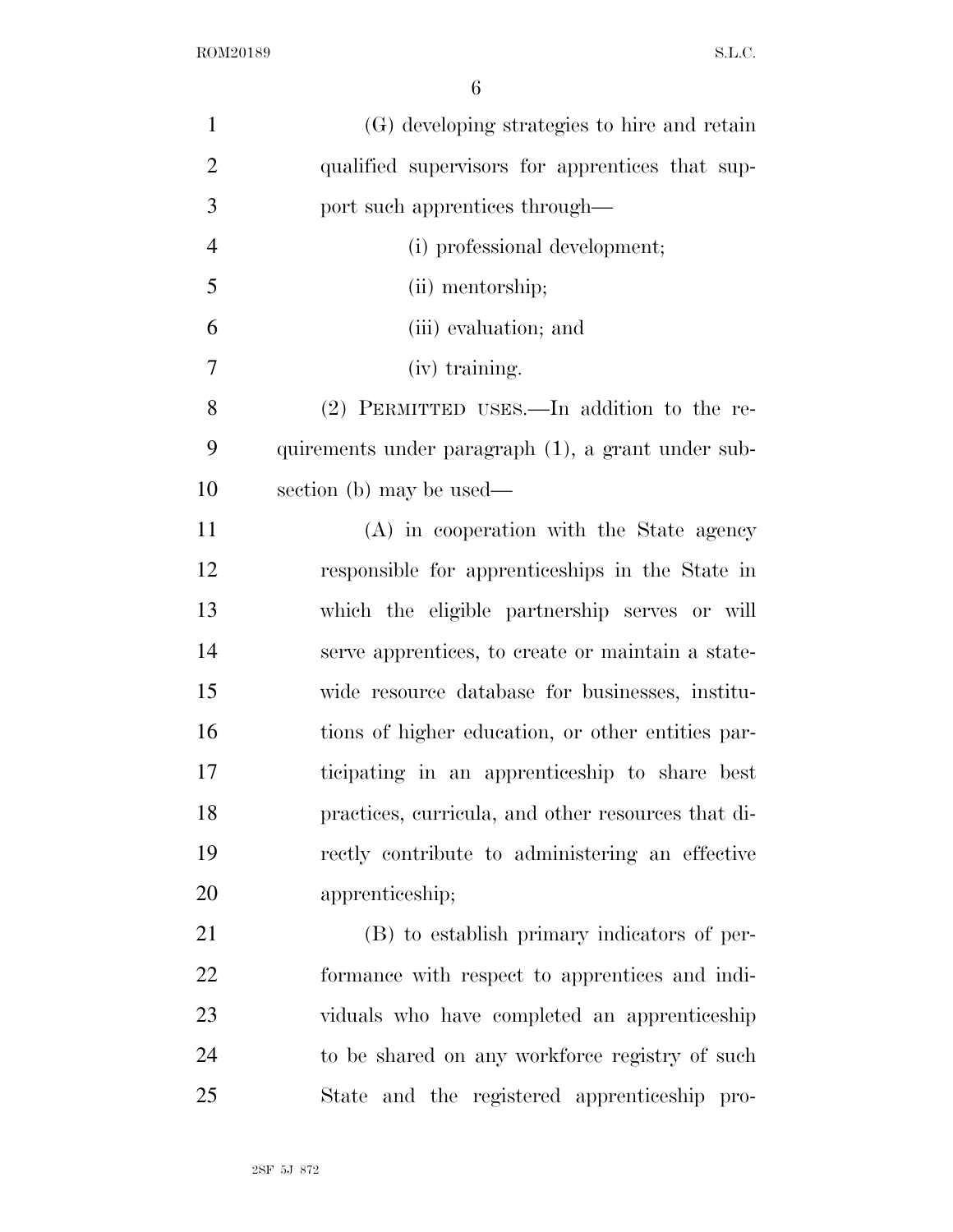| $\mathbf{1}$   | gram data system maintained by the Secretary |
|----------------|----------------------------------------------|
| $\overline{2}$ | of Labor, including—                         |
| 3              | (i) the percentage of individuals who        |
| $\overline{4}$ | have completed an apprentice ship and re-    |
| 5              | main employed full-time in early childhood   |
| 6              | education—                                   |
| 7              | 6 months after completing<br>(I)             |
| 8              | such apprenticeship; and                     |
| 9              | (II) 1 year after completing such            |
| 10             | apprenticeship;                              |
| 11             | (ii) the median earnings of individuals      |
| 12             | who have completed an apprentice ship and    |
| 13             | are employed full-time in early childhood    |
| 14             | education within 6 months after com-         |
| 15             | pleting such apprenticeship;                 |
| 16             | (iii) the percentage of apprentices who      |
| 17             | obtain a credential or degree while partici- |
| 18             | pating in an apprenticeship; and             |
| 19             | (iv) the percentage of individuals who       |
| 20             | have completed an apprentice ship and who    |
| 21             | begin or obtain a credential or degree with- |
| 22             | in 1 year after completing the apprentice-   |
| 23             | ship; and                                    |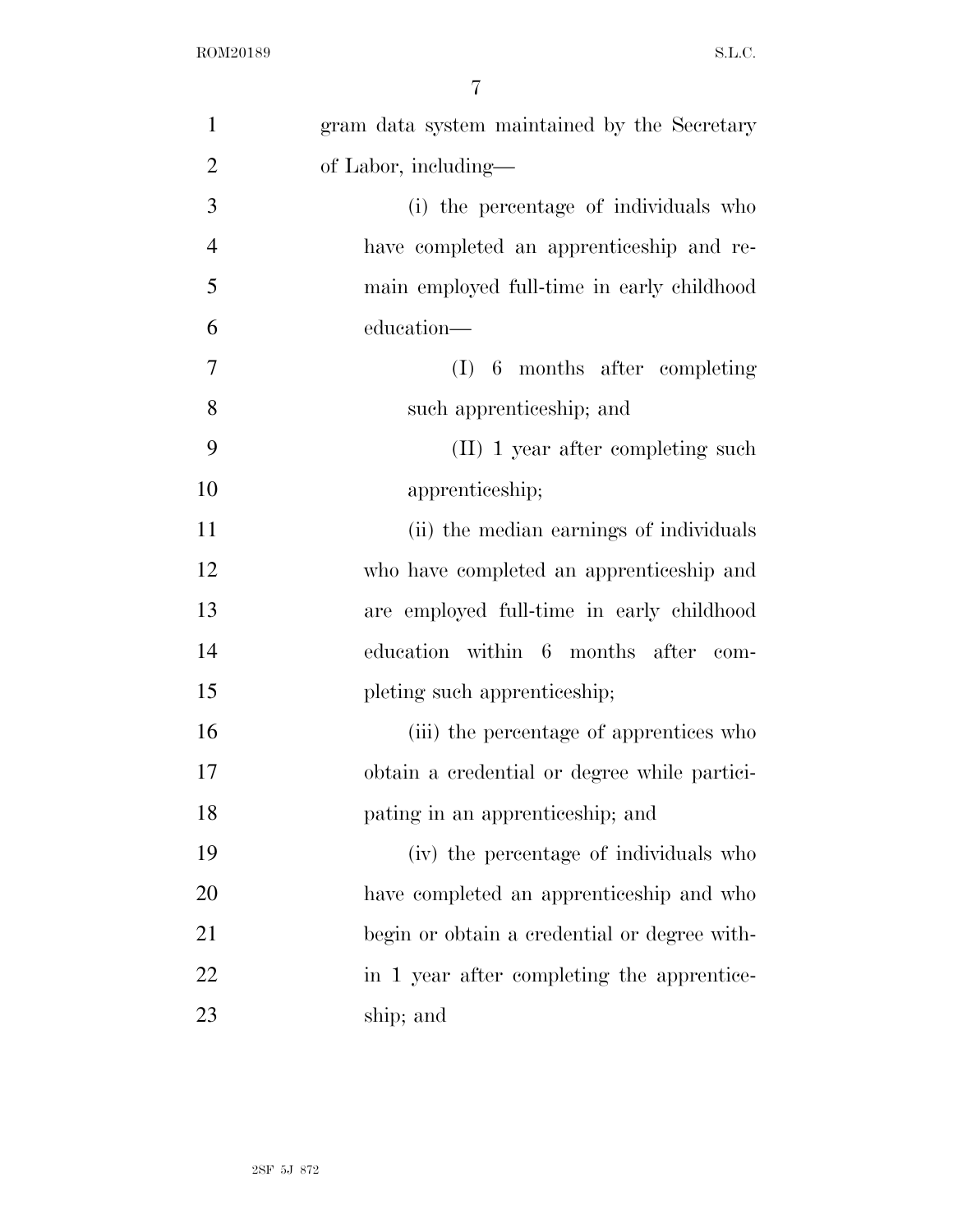| $\mathbf{1}$   | (C) to pay the costs of tuition and fees for          |
|----------------|-------------------------------------------------------|
| $\overline{2}$ | apprentices enrolled in programs of education         |
| 3              | leading to a credential or degree.                    |
| $\overline{4}$ | (e) PRIORITY.—The Secretary shall prioritize eligible |
| 5              | partnerships that—                                    |
| 6              | (1) include in the eligible partnership, or have      |
| 7              | developed partnerships, with—                         |
| 8              | (A) Indian Tribes in such State; or                   |
| 9              | (B) institutions of higher education that             |
| 10             | serve minority populations;                           |
| 11             | (2) operate or serve an apprenticeship program        |
| 12             | in a State that has a statewide credit articulation   |
| 13             | agreement in place that ensures credit transfer be-   |
| 14             | tween participating institutions of higher education  |
| 15             | in the State and other relevant credential programs;  |
| 16             | or                                                    |
| 17             | $(3)$ provide an assurance that not less than 25      |
| 18             | percent of the grant funds will be used to support    |
| 19             | apprenticeships in underserved or rural commu-        |
| 20             | nities.                                               |
| 21             | (f) GRANT TERM AND LIMITATION.—                       |
| 22             | $(1)$ TERM.—The term of a grant made under            |
| 23             | this Act shall be 3 years.                            |
|                |                                                       |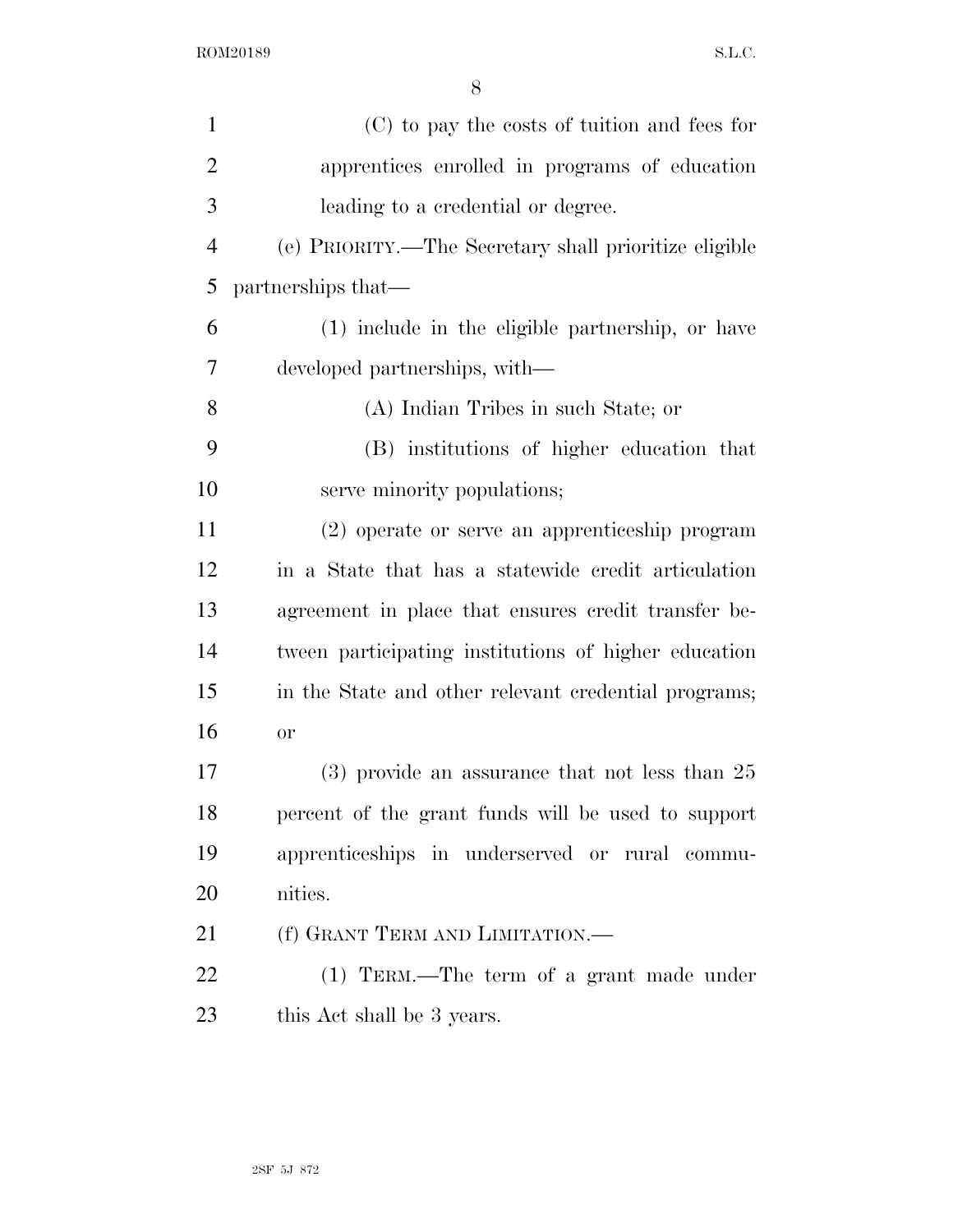| $\mathbf{1}$   | (2) LIMITATION.—The Secretary shall award no                |
|----------------|-------------------------------------------------------------|
| $\overline{2}$ | greater than 20 grants under this section each fiscal       |
| 3              | year.                                                       |
| $\overline{4}$ | (g) GRANT RECIPIENT EVALUATION AND REPORT.—                 |
| 5              | Not later than 1 year after receiving a grant under this    |
| 6              | Act, and annually thereafter for the duration of the grant, |
| 7              | an eligible partnership shall submit to the Secretary a re- |
| 8              | port containing—                                            |
| 9              | $(1)$ an evaluation of the eligible partnership's           |
| 10             | apprenticeships to determine which program strate-          |
| 11             | gies made progress toward—                                  |
| 12             | (A) increasing the aggregate number of ap-                  |
| 13             | prentices; and                                              |
| 14             | (B) increasing the retention rates of ap-                   |
| 15             | prentices; and                                              |
| 16             | $(2)$ the number of individuals served by the               |
| 17             | grant who are enrolled in, or completed, an edu-            |
| 18             | cational credential, in the aggregate<br>and                |
| 19             | disaggregated by type of credential or degree (in-          |
| 20             | cluding secondary school diploma, the recognized            |
| 21             | equivalent of a secondary school diploma, a certifi-        |
| 22             | cate, a credential, an associate degree, baccalaureate      |
| 23             | degree, and any other category of secondary or post-        |
| 24             | secondary credential) and as applicable, by specific        |
| 25             | educational program within the credential or degree         |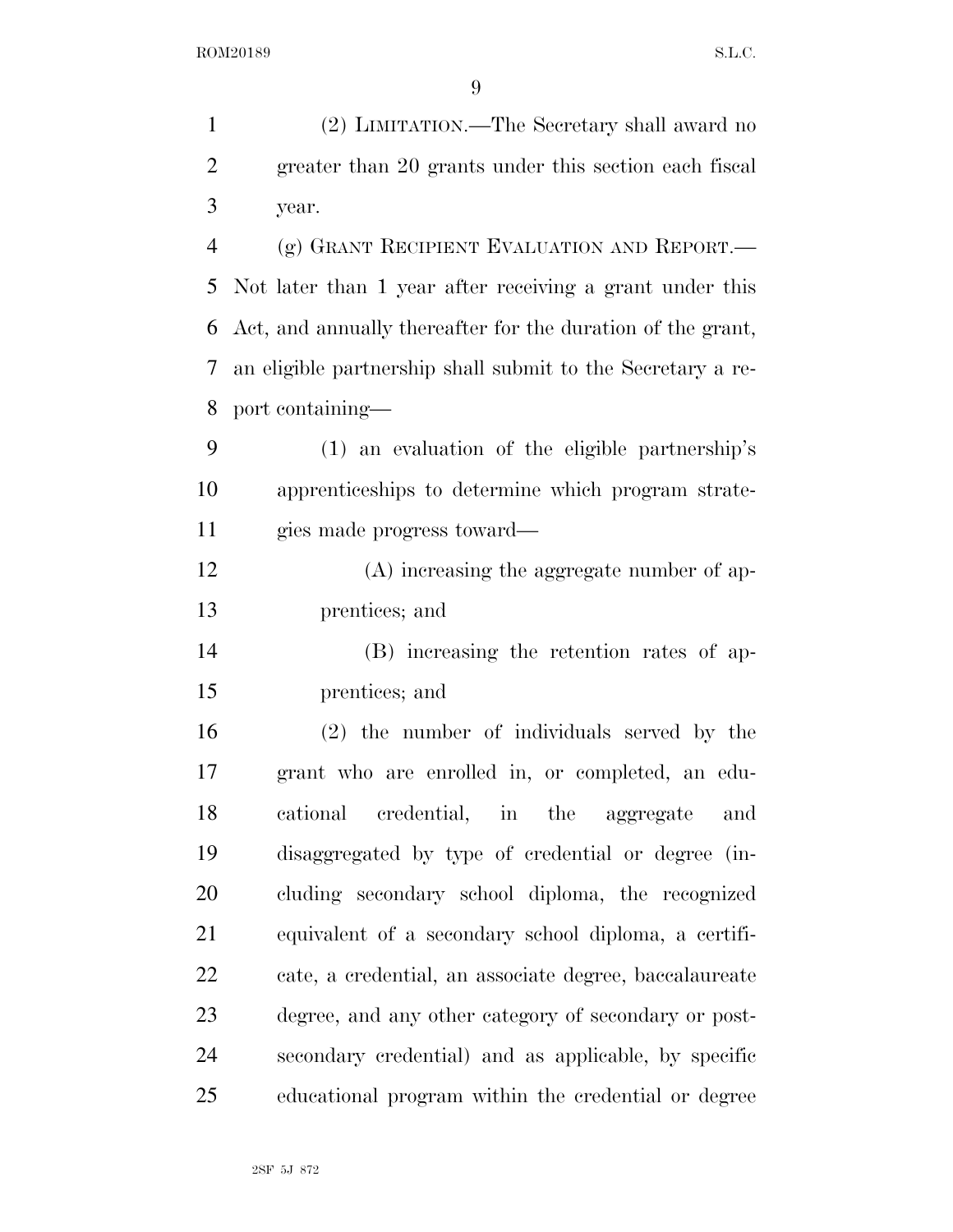(including, if applicable, a child development asso-ciate credential).

(h) COST-SHARING.—

 (1) IN GENERAL.—The Federal share of the cost of any activity carried out using a grant made under this Act shall be not more than 75 percent.

 (2) IN-KIND CONTRIBUTIONS.—The non-Fed- eral share of the total cost of any activity carried out using a grant made under this Act may be in the form of donations or in-kind contributions of goods or services fairly valued.

 (i) REPORT.—Not later than 5 years after the date of enactment of this Act, the Secretary shall submit to Congress a report on the effectiveness of each eligible partnership that received a grant under this Act to de- velop, administer, and evaluate apprenticeships, including evaluating—

 (1) an increase in the number of apprentices in early childhood education;

 (2) an increase in the retention rates of individ- uals who work in early childhood education after completing an apprenticeship;

 (3) the career path of apprentices and individ-uals who have completed an apprenticeship; and